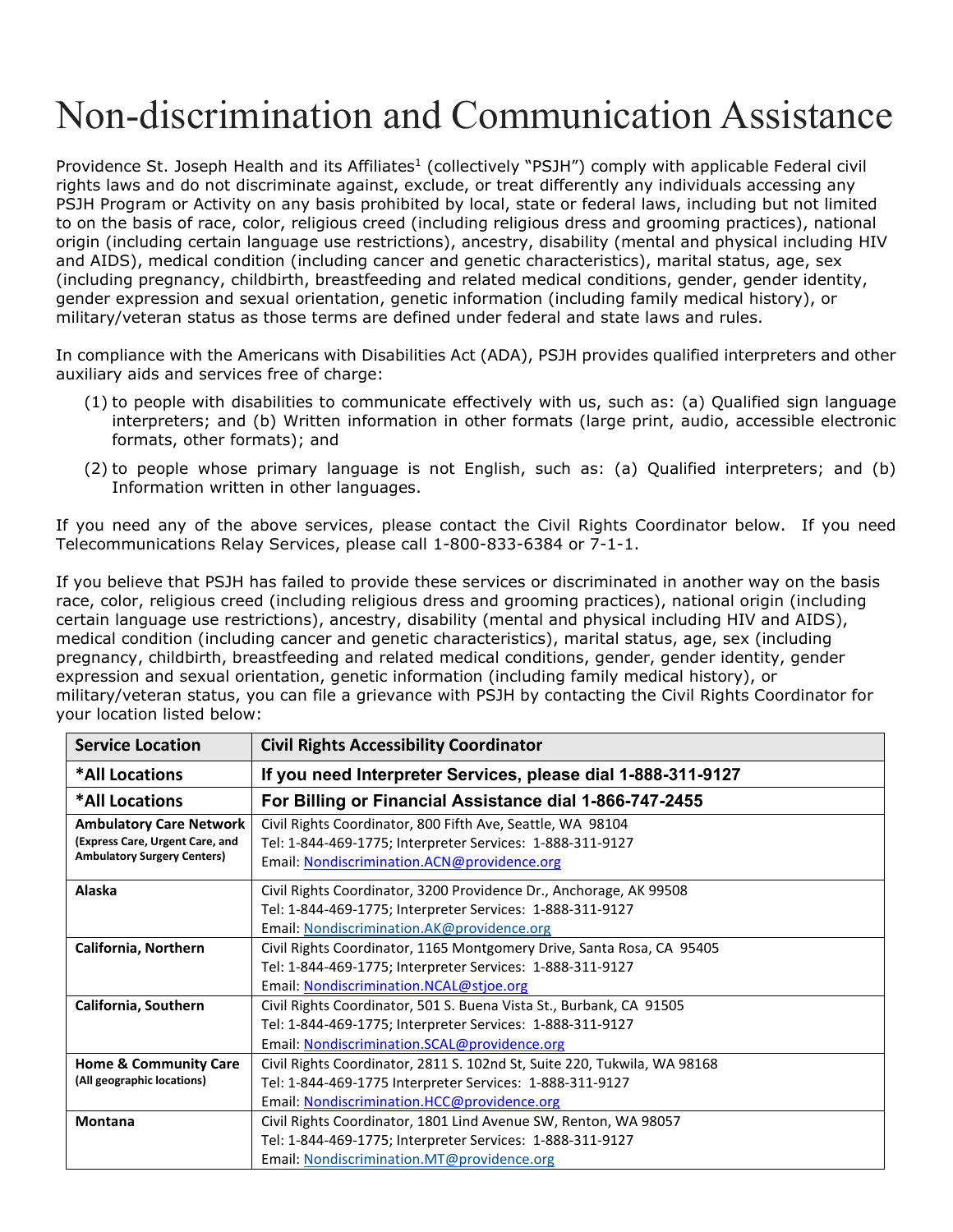| <b>Service Location</b>                                                        | <b>Civil Rights Accessibility Coordinator</b>                                            |
|--------------------------------------------------------------------------------|------------------------------------------------------------------------------------------|
| Oregon                                                                         | Civil Rights Coordinator, 4706 NE Glisan St., Portland, OR 97213                         |
|                                                                                | Tel: 1-844-469-1775; Interpreter Services: 1-888-311-9127                                |
|                                                                                | Email: Nondiscrimination.OR@providence.org                                               |
| <b>Texas/New Mexico</b><br>(Covenant/Grace)                                    | Civil Rights Coordinator, 4015 22 <sup>nd</sup> Place Box 337, Lubbock, TX 79410         |
|                                                                                | Tel: 1-844-469-1775; Interpreter Services: 1-888-311-9127                                |
|                                                                                | Email: Nondiscrimination.TXNM@providence.org                                             |
| Kadlec                                                                         | Civil Rights Coordinator, 888 Swift Blvd, Richland, WA 99352                             |
| (Kadlec - all locations)                                                       | Tel: 1-844-469-1775; Interpreter Services: 1-888-311-9127                                |
|                                                                                | Email: Nondiscrimination.KMC@providence.org                                              |
| <b>Pacific Medical Centers</b>                                                 | Civil Rights Coordinator, 1200 12th Avenue South, Seattle, WA 98144                      |
| (PacMed - all locations)                                                       | Tel: 1-844-469-1775; Interpreter Services: 1-888-311-9127                                |
|                                                                                | Email: Nondiscrimination@pacmed.org                                                      |
| Swedish<br>(Swedish - all locations)                                           | Civil Rights Coordinator, 747 Broadway, Seattle, WA 98122                                |
|                                                                                | Tel: (206) 215-2613; Interpreter Services: 1-888-311-9127                                |
|                                                                                | Email: Compliance@swedish.org                                                            |
| <b>Eastern Washington</b><br>(PHC - Spokane & surrounding                      | Civil Rights Coordinator, 101 West 8th Ave, Spokane, WA 99204                            |
|                                                                                | Tel: 1-844-469-1775; Interpreter Services: 1-888-311-9127                                |
| areas)                                                                         | Email: Nondiscrimination.PHC@providence.org                                              |
| <b>Northwest Washington</b>                                                    | Civil Rights Coordinator, 1321 Colby Avenue, Everett, WA 98201                           |
| (North of Seattle & surrounding                                                | Tel: 1-844-469-1775; Interpreter Services: 1-888-311-9127                                |
| areas)                                                                         | Email: Nondiscrimination.NWR@providence.org                                              |
| <b>Southeast Washington</b><br>(Walla Walla/Tri-cities &<br>surrounding areas) | Civil Rights Coordinator, 401 W Poplar St, Walla Walla, WA 99362                         |
|                                                                                | Tel: 1-844-469-1775; Interpreter Services: 1-888-311-9127                                |
|                                                                                | Email: Nondiscrimination.SER@providence.org                                              |
| <b>Southwest Washington</b><br>(South of Seattle & surrounding<br>areas)       | Civil Rights Coordinator, 413 Lilly Road NE, Olympia, WA 98506                           |
|                                                                                | Tel: 1-844-469-1775; Interpreter Services: 1-888-311-9127                                |
|                                                                                | Email: Nondiscrimination.SWR@providence.org                                              |
| 2 <sup>nd</sup> Level of Appeal for                                            | Nondiscrimination Appeals, Risk and Claims Division, 1801 Lind Ave. SW, Renton, WA 98057 |
| <b>All Locations</b>                                                           | Tel: 1-844-469-1775; Interpreter Services: 1-888-311-9127                                |
|                                                                                | Email: Nondiscrimination.PSJH@providence.org                                             |

Updated 06/14/2022

You can file a grievance in person or by mail, fax, or email. If you need help filing a grievance, one of the above-noted Civil Rights Coordinators is available to help you.

You can also file a civil rights complaint with the U.S. Department of Health and Human Services, Office for Civil Rights electronically through the Office for Civil Rights Complaint Portal, available at [https://ocrportal.hhs.gov/ocr/portal/lobby.jsf,](https://ocrportal.hhs.gov/ocr/portal/lobby.jsf) or by mail or phone at:

U.S. Department of Health and Human Services 200 Independence Avenue SW. Room 509F, HHH Building Washington, DC, 20201 1-800-368-1019 or 800-537-7697 (TDD).

Complaint forms are available at <http://www.hhs.gov/ocr/office/file/index.html>*.*

**American Sign Language All states, all regions**





**Spanish:** ATENCIÓN: si habla español, tiene a su disposición servicios gratuitos de asistencia lingüística. Llame al 888-311-9127 (TTY: 711).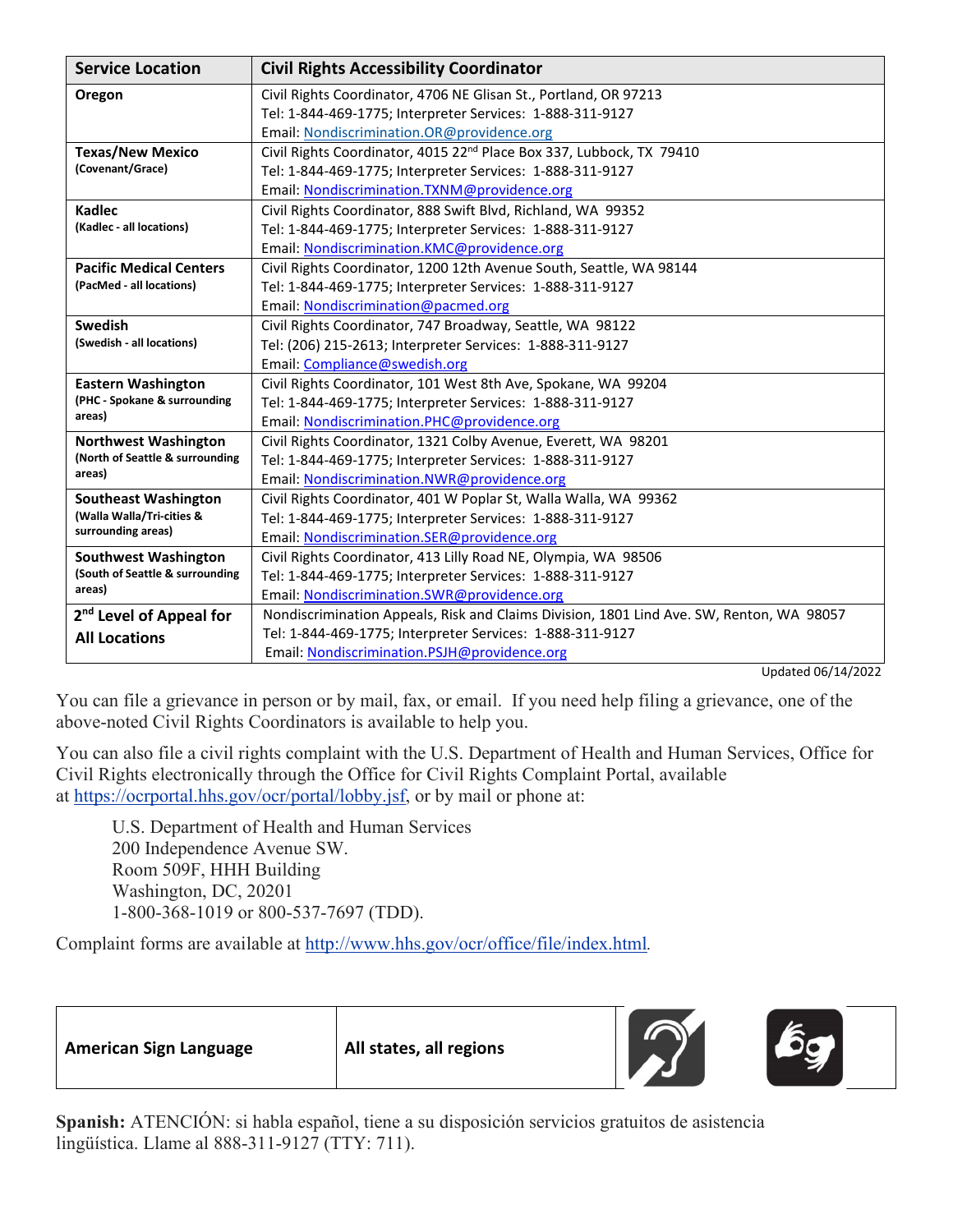**Chinese:** 注意:如果您使用繁體中文, 您可以免費獲得語言援助服務. 請致電 888-311-9127 (TTY: 711).

**Vietnamese:** CHÚ Ý: Nếu bạn nói Tiếng Việt, có các dịch vụ hỗ trợ ngôn ngữ miễn phí dành cho bạn. Gọi số 888-311-9127 (TTY: 711).

**Tagalog:** PAUNAWA: Kung nagsasalita ka ng Tagalog, maaari kang gumamit ng mga serbisyo ng tulong sa wika nang walang bayad. Tumawag sa 888-311-9127 (TTY: 711).

**Korean:** 주의: 한국어를 사용하시는 경우, 언어 지원 서비스를 무료로 이용하실 수 있습니다. 888-311- 9127 (TTY: 711) 번으로 전화해 주십시오.

**Russian:** ВНИМАНИЕ: Если вы говорите на русском языке, то вам доступны бесплатные услуги перевода. Звоните 888-311-9127 (телетайп: 711).

**Armenian:** ՈՒՇԱԴՐՈՒԹՅՈՒՆ՝ Եթե խոսում եք հայերեն, ապա ձեզ անվճար կարող են տրամադրվել լեզվական աջակցության ծառայություններ: Զանգահարեք 888-311-9127 (TTY (711) ՝

**Arabic:**

8883119127اتصل برقم .إذا كنت تتحدث اذكر اللغة، فإن خدمات المساعدة اللغویة تتوافر لك بالمجان :ملحوظة رقم هاتف الصم والبكم: (TTY: 711)

**Persian (Farsi):**

با .اگر بھ زبان فارسی گفتگو می کنید، تسھیلات زبانی بصورت رایگان برای شما فراھم می باشد :توجھ 888-311-9127 (711 :TTY(تماس بگیرید .

**Japanese:** 注意事項:日本語を話される場合、無料の言語支援をご利用いただけます 888-311-9127 ( TTY:711)まで、お電話にてご連絡ください.

**Punjabi:** ਿਧਆਨ ਿਦਓ: ਜੇਤੁਸੀ ਂਪੰਜਾਬੀ ਬੋਲਦੇਹੋ, ਤਾਂਭਾਸ਼ਾ ਿਵੱਚ ਸਹਾਇਤਾ ਸੇਵਾ ਤੁਹਾਡੇਲਈ ਮੁਫਤ ਉਪਲਬਧ ਹੈ। 888-311- 9127 (TTY: 711) 'ਤੇ ਕਾਲ ਕਰੋ।

 $Mon-Khmer, Cambodian:$  ប្រយ័ត្ន៖ បើសិនជាអ្នកនិយាយ ភាសាខ្មែរ, សេវាជំនួយផ្នែកភាសា ងោយមិនគិតឈ្អុល គឺអាចមានសំរាប់បំរើអ្នក។ ចូរ ទូរស័ព្ទ 888-311-9127 (TTY: 711)។

Hindi: ध्यान दें: यदि आप हिंदी बोलते हैं तो आपके लिए मुफ्त में भाषा सहायता सेवाएं उपलब्ध हैं। 888-311-9127 (TTY:  $711$ ) पर कॉल करें।

**Hmong:** LUS CEEV: Yog tias koj hais lus Hmoob, cov kev pab txog lus, muaj kev pab dawb rau koj. Hu rau 888-311-9127 (TTY: 711).

Thai: เรียน: ถ้าคณพดภาษาไทยคณสามารถใช้บริการช่วยเหลือทางภาษาได*้*ฟรี โทร 888-311-9127 (TTY: 711)

**German:** ACHTUNG: Wenn Sie Deutsch sprechen, stehen Ihnen kostenlos sprachliche Hilfsdienstleistungen zur Verfügung. Rufnummer: 888-311-9127 (TTY: 711).

## **Urdu:**

.اگر آپ اردو بولتے ہیں، تو آپ کو زبان کی مدد کی خدمات مفت میں دستیاب ہیں ۔ کال کریں :خبردار (711 :TTY (888-311-9127